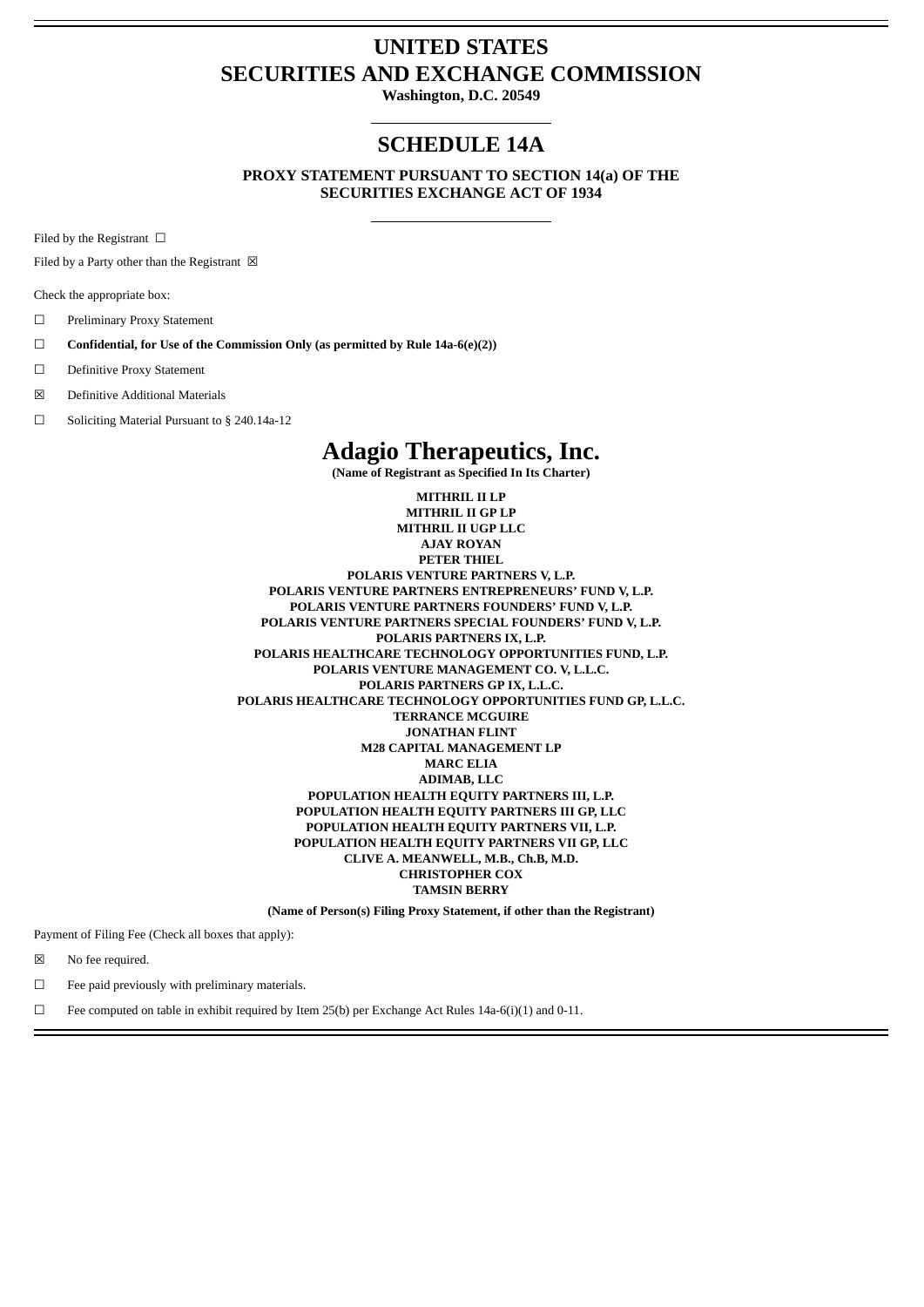**2022 ANNUAL MEETING OF STOCKHOLDERS OF ADAGIO THERAPEUTICS, INC. SUPPLEMENT DATED JUNE 3, 2022 TO THE PROXY STATEMENT OF MITHRIL II LP MITHRIL II GP LP MITHRIL II UGP LLC AJAY ROYAN PETER THIEL POLARIS VENTURE PARTNERS V, L.P. POLARIS VENTURE PARTNERS ENTREPRENEURS' FUND V, L.P. POLARIS VENTURE PARTNERS FOUNDERS' FUND V, L.P. POLARIS VENTURE PARTNERS SPECIAL FOUNDERS' FUND V, L.P. POLARIS PARTNERS IX, L.P. POLARIS HEALTHCARE TECHNOLOGY OPPORTUNITIES FUND, L.P. POLARIS VENTURE MANAGEMENT CO. V, L.L.C. POLARIS PARTNERS GP IX, L.L.C. POLARIS HEALTHCARE TECHNOLOGY OPPORTUNITIES FUND GP, L.L.C. TERRANCE MCGUIRE JONATHAN FLINT M28 CAPITAL MANAGEMENT LP MARC ELIA ADIMAB, LLC POPULATION HEALTH EQUITY PARTNERS III, L.P. POPULATION HEALTH EQUITY PARTNERS III GP, LLC POPULATION HEALTH EQUITY PARTNERS VII, L.P. POPULATION HEALTH EQUITY PARTNERS VII GP, LLC CLIVE A. MEANWELL, M.B., Ch.B, M.D. CHRISTOPHER COX TAMSIN BERRY DATED APRIL 29, 2022**

This supplement (the "**Supplement**"), dated June 3, 2022, to the definitive proxy statement filed by Mithril II, LP, Mithril II GP LP, Mithril II UGP LLC, Ajay Royan, Peter Thiel (all of the forgoing persons, collectively, "**Mithril**"), Polaris Venture Partners V, L.P., Polaris Venture Partners Entrepreneurs' Fund V, L.P., Polaris Venture Partners Founders' Fund V, L.P., Polaris Venture Partners Special Founders' Fund V, L.P., Polaris Partners IX, L.P., Polaris Healthcare Technology Opportunities Fund, L.P., Polaris Venture Management Co. V, L.L.C., Polaris Partners GP IX, L.L.C., Polaris Healthcare Technology Opportunities Fund GP, L.L.C., Terrance McGuire, Jonathan Flint, M28 Capital Management, LP, Marc Elia, Adimab, LLC, Population Health Equity Partners III, L.P., Population Health Equity Partners III GP, LLC, Population Health Equity Partners VII, L.P., Population Health Equity Partners VII GP, LLC, Christopher Cox, Clive A. Meanwell and Tamsin Berry (all of the forgoing persons, together with Mithril, the "**Participants**") with the Securities and Exchange Commission (the "**SEC**") on April 29, 2022 (our "**Proxy Statement**"), and the *WHITE* proxy card accompanying this Supplement, are being furnished to stockholders of Adagio Therapeutics, Inc., a Delaware corporation ("**Adagio**" or the "**Company**") by Mithril in connection with the 2022 annual meeting of stockholders of the Company (including any and all adjournments, postponements, continuations or reschedulings thereof, or any other meetings of stockholders of the Company held in lieu thereof, the "**2022 Annual Meeting**"), currently scheduled to be held in person on June 22, 2022, at 8:30 a.m. Eastern Time, at the offices of WilmerHale, 60 State Street, Boston, Massachusetts. The Company has set June 2, 2022 (the "**Record Date**") as the new record date for determining stockholders entitled to notice of and to vote their shares of the Company's common stock (the "**Common Stock**") at the 2022 Annual Meeting.

#### THIS SOLICITATION IS BEING MADE BY THE PARTICIPANTS AND NOT ON BEHALF OF THE ADAGIO BOARD OF DIRECTORS.

This Supplement is dated June 3, 2022 and is first being provided to stockholders on or about June 3, 2022.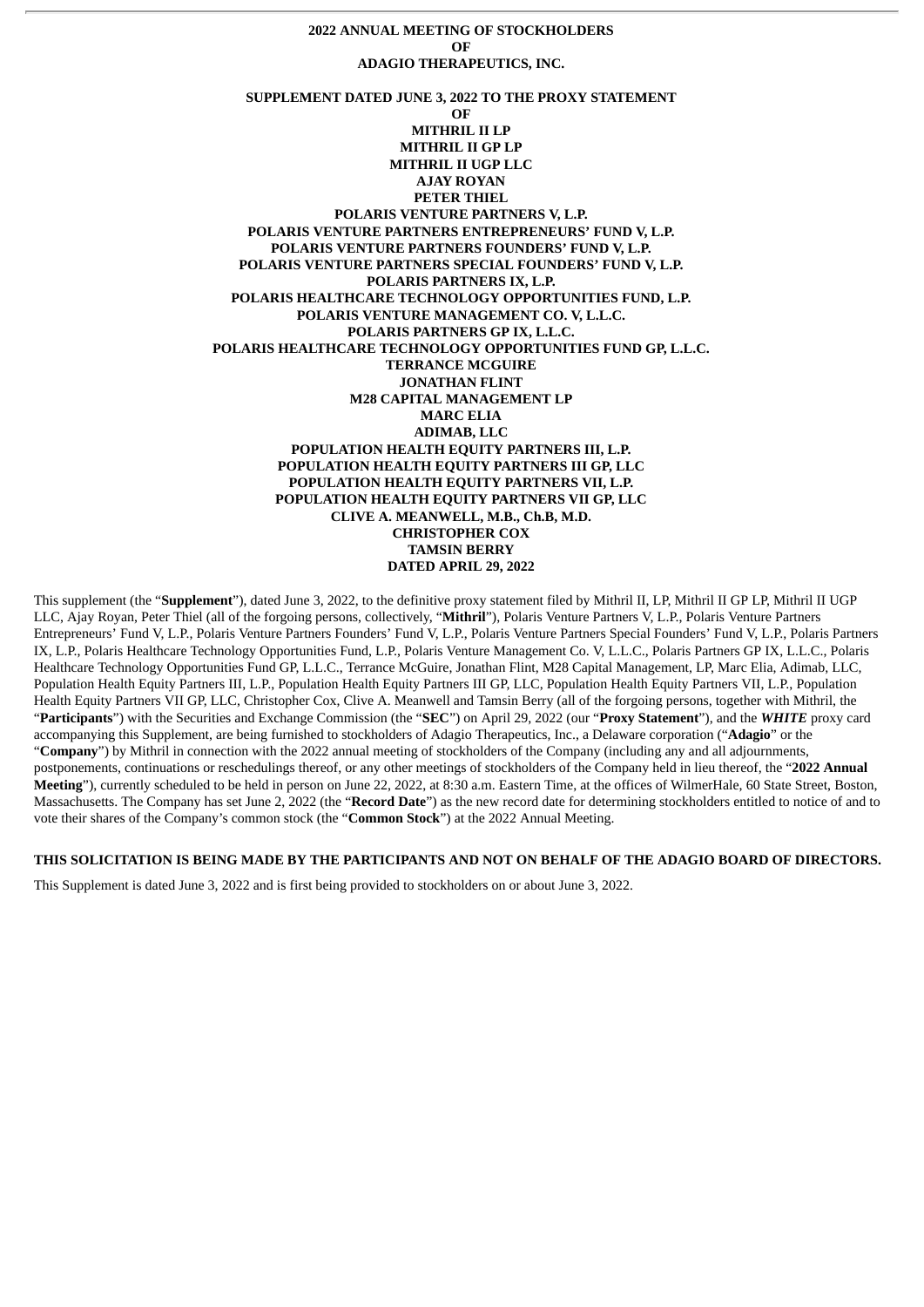On June 2, 2022, the Company filed its definitive information statement for the 2022 Annual Meeting (the "**Company Information Statement**") with the SEC. Accordingly, we are hereby supplementing our Proxy Statement with certain information from the Company Information Statement, which had not been publicly available at the time we filed our Proxy Statement, and certain updates to the information contained in our Proxy Statement.

All references in the Proxy Statement to the "Record Date" shall hereafter be deemed to refer to the Record Date as defined in this Supplement, which is June 2, 2022. The Company has disclosed that as of the Record Date, there were 109,740,173 shares of Common Stock outstanding and entitled to vote at the 2022 Annual Meeting. Each share of Common Stock outstanding as of the Record Date is entitled to one vote on all matters presented at the 2022 Annual Meeting.

We continue to seek your support at the 2022 Annual Meeting with respect to the following proposals (the "**Proposals**"), which are more fully described in the Proxy Statement, and recommend that you vote your shares of Common Stock held on the Record Date as indicated below:

- 1. "**FOR ALL**" of Tamsin Berry, Marc Elia and Clive A. Meanwell to be elected to serve as Class I members of the board of directors (the "**Board**") until the 2025 annual meeting of stockholders (including any and all adjournments, postponements, continuations or reschedulings thereof, or any other meeting of stockholders held in lieu thereof, the "**2025 Annual Meeting**") or until their respective successors are duly elected and qualified (the "**Nomination Proposal**"); and
- 2. "**FOR**" the adoption of a non-binding, advisory resolution requesting that the Board take all necessary steps to eliminate the classification of the Board in advance of the 2023 Annual Meeting, and thereby require that all directors be elected on an annual basis at the 2023 Annual Meeting and thereafter (the "**Declassification Proposal**").

We continue to believe that substantial change is necessary for the Company to achieve its full potential, that this change must begin at the Board level and that our Nominees, who are leading experts in their field, will be experienced voices on the Board that are able to provide fresh thinking, strong execution skills, greater stockholder alignment and strong clinical, management and financial expertise. We also continue to believe that a declassified Board would bring greater accountability to the Board and better align the Board with the interests of stockholders, and that the approval of the Declassification Proposal would send a strong signal to the Board that stockholders are supportive of a more stockholder-centric corporate governance framework.

#### IF YOU HAVE ALREADY SUBMITTED A WHITE PROXY CARD AND YOU DO NOT WISH TO CHANGE YOUR VOTE. THEN YOU **DO NOT HAVE TO TAKE ANY FURTHER ACTION. YOUR PREVIOUSLY SUBMITTED** *WHITE* **PROXY CARD REMAINS VALID AND** WILL BE VOTED AT THE 2022 ANNUAL MEETING AS STATED THEREON WITH RESPECT TO THE SHARES YOU HOLD IN YOUR **OWN NAME AS OF THE RECORD DATE.**

As previously disclosed, Mithril and each of the Participants that are Company stockholders have agreed to vote all of their respective shares of Common Stock held as of the Record Date, "**FOR ALL**" of Tamsin Berry, Marc Elia and Clive A. Meanwell to be elected to serve as Class I members of the Board and "**FOR**" the Declassification Proposal. As of the Record Date, the Participants collectively beneficially owned 54,061,113 shares of Common Stock, constituting approximately 49.3% of the shares of Common Stock outstanding on the Record Date

This Supplement should be read in together with our Proxy Statement, which is being provided to you with this Supplement.

On May 19, 2022, the Company filed a Current Report on Form 8-K announcing that the Company was postponing the 2022 Annual Meeting, which had originally been scheduled for May 26, 2022, and that the Company would set a new record date.

On June 2, 2022, the Company filed the Company Information Statement, disclosing that the Annual Meeting will be held on June 22, 2022 and that the new record date for the 2022 Annual Meeting (which had previously been set as March 29, 2022) would be June 2, 2022. The Company Information Statement also states that (i) the Company is not nominating any candidates for election to the Board at the 2022 Annual Meeting, (ii) the Board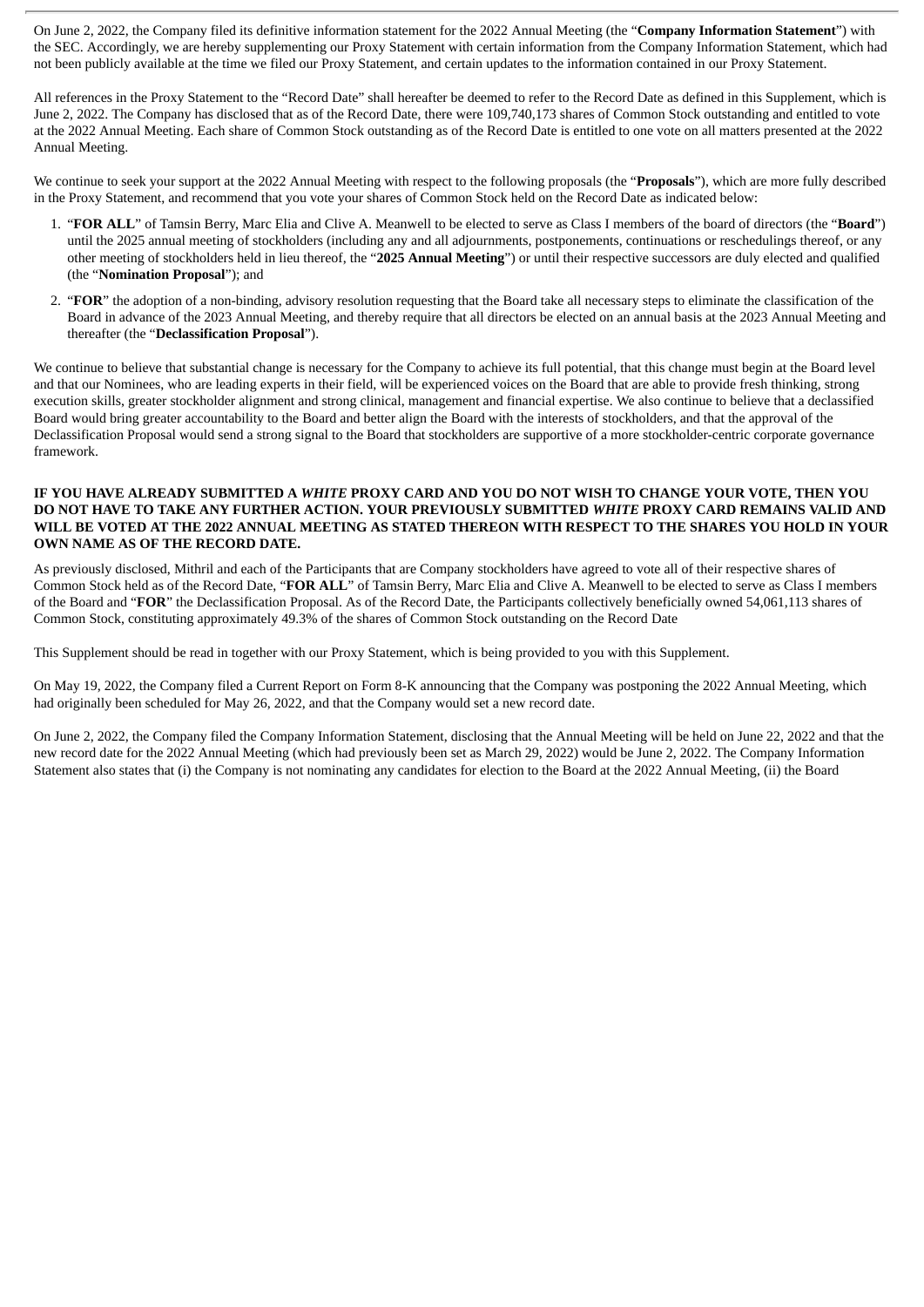is not making a recommendation as to how stockholders should vote on the Proposals and (iii) that the Company will not be soliciting any proxies in connection with the 2022 Annual Meeting. Between the date of the Proxy Statement and the date of this Supplement, the Participants have continued to seek an agreement with the Company with respect to the Proposals, including by proposing that the Nominees be appointed to the Board in advance of the 2022 Annual Meeting as a result of the postponement of the 2022 Annual Meeting. However, as of the date of this Supplement, the Participants and the Company have not been able to reach such an agreement.

Our three Nominees are currently the only candidates for election to the Board as Class I directors. The Class I directors elected at the 2022 Annual Meeting are expected to serve until the 2025 annual meeting of stockholders or until their respective successors are duly elected and qualified. The Declassification Proposal is the only other item of business to be presented for stockholder approval of which we are aware as of the date of this Supplement.

## **IMPORTANT VOTING INFORMATION**

Since the Company has disclosed that it is not soliciting any proxies from stockholders in connection with the 2022 Annual Meeting and, as of the date hereof, no other person other than the Participants has publicly indicated an intention to solicit proxies from stockholders in connection with the 2022 Annual Meeting, as of the date hereof, stockholders holding shares of Common Stock of record in their own name that wish to cast their votes at the 2022 Annual Meeting will be able to do so only by (i) submitting a *WHITE* proxy card or by instructing us how you would like your shares to be voted via telephone or Internet (instructions are on the *WHITE* proxy card), or (ii) by attending the 2022 Annual Meeting in person. The procedures for attending the 2022 Annual Meeting in person are described in the Company Information Statement.

#### **Effect of Changed Record Date on Proxies Previously Submitted by Holders of Record**

If you hold shares of Common Stock "of record" (which means your shares are registered directly in your name with the Company's transfer agent or you have a physical stock certificate) as of the new Record Date, have already submitted voting instructions on or pursuant to a *WHITE* proxy card (by mailing the proxy card or by telephone or Internet) and do not wish to change your vote, no further action is needed. Your previously submitted *WHITE* proxy card (or telephone or Internet voting instructions, as applicable) remains valid and will be voted at the 2022 Annual Meeting as you have instructed with respect to the shares of Common Stock you held of record as of the new Record Date, which is June 2, 2022.

Please note that, if you held of record a greater or lesser number of shares of Common Stock as of the new Record Date, as compared to the prior record date of March 29, 2022, and you take no further action, your previously submitted voting instructions will be used to vote that greater or lesser number of shares of Common Stock so held as of the June 2, 2022 Record Date. For example, if you have already submitted voting instructions on or pursuant to a *WHITE* proxy card and held of record 100 shares of Common Stock as of the original March 29, 2022 record date, and held of record 150 shares of Common Stock as of the new June 2, 2022 Record Date, all 150 shares of Common Stock that you held of record as of the new June 2, 2022 Record Date will be voted in accordance with your previously submitted voting instructions if you take no further action. Similarly, if you have already submitted voting instructions on or pursuant to a *WHITE* proxy card and held of record 100 shares of Common Stock as of the original March 29, 2022 record date, and held of record 50 shares as of the new June 2, 2022 Record Date, and take no further action, only the 50 shares of Common Stock you held of record as of the new June 2, 2022 Record Date will be voted in accordance with your previously submitted voting instructions.

#### How You May Vote Your Shares, or Revoke or Change an Earlier-Submitted Proxy if You Are a Holder of Record

If you hold shares of Common Stock of record as of the new Record Date, have already submitted voting instructions on or pursuant to a *WHITE* proxy card and you wish to change your vote, you may do so by (i) signing, dating and returning a later-dated proxy card in the postage-paid envelope provided (or submitting new voting instructions by telephone or Internet pursuant to a *WHITE* proxy card), (ii) delivering to the Secretary or any other officer of the Company a written notice of revocation at 1601 Trapelo Road, Suite 178, Waltham, Massachusetts 02451 or (iii) attending the 2022 Annual Meeting and voting live. Please note, however,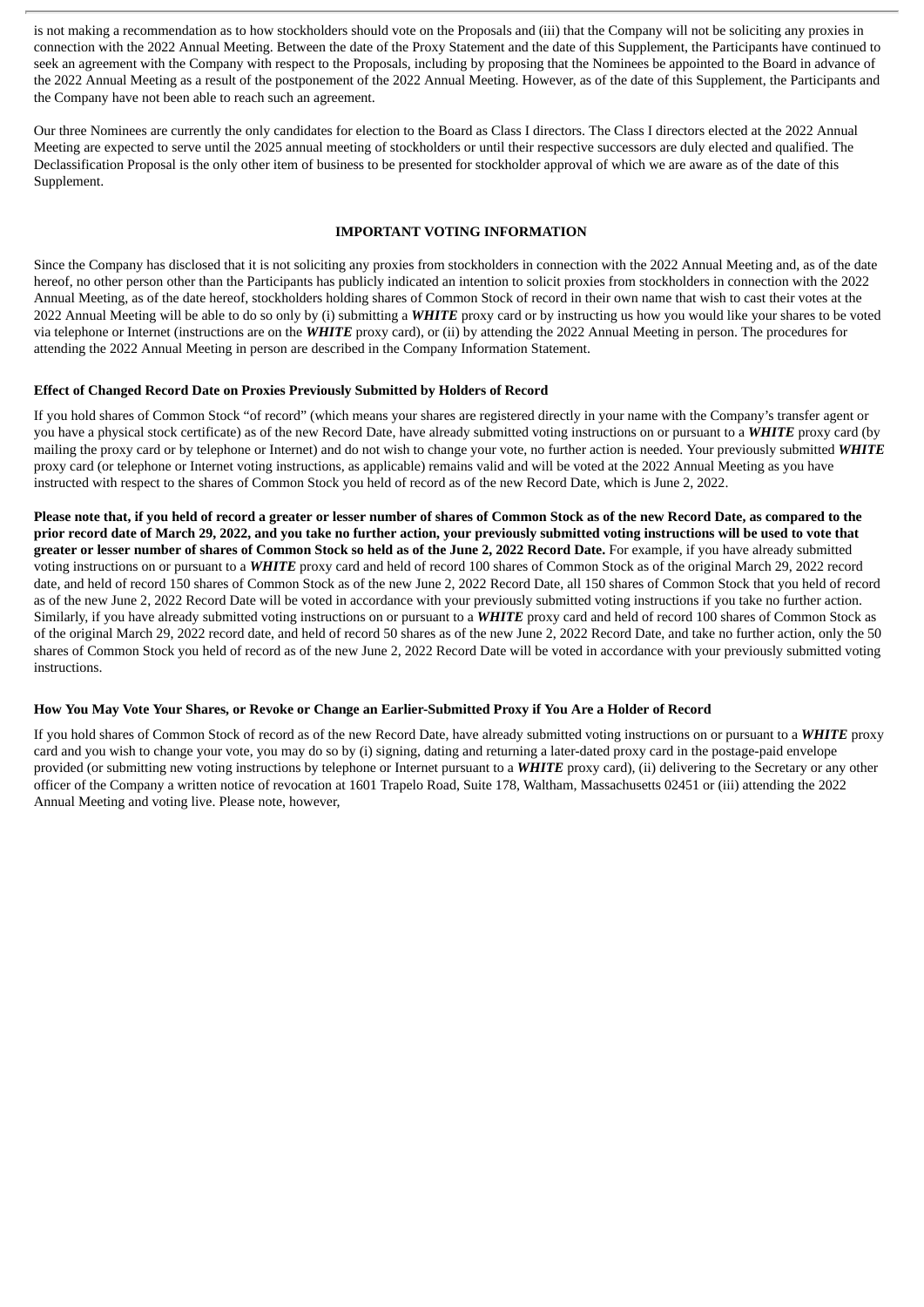that only your last-dated proxy will count. Any proxy may be revoked at any time prior to its exercise at the 2022 Annual Meeting. Attending the 2022 Annual Meeting alone without taking one of the actions set forth above will not revoke your proxy. Please see the Proxy Statement for further information on how to change your vote.

If you hold shares of Common Stock of record as of the new Record Date and have not already submitted a WHITE proxy card (or provided voting instructions by telephone or Internet pursuant to a *WHITE* proxy card), we encourage you to vote by signing, dating and returning the enclosed *WHITE* proxy card in the postage-paid envelope provided, or by instructing us by telephone or via the Internet as to how you would like your shares of Common Stock voted (instructions are on your *WHITE* proxy card). We will vote your shares as instructed on the latest dated proxy that we receive from you. Any later dated proxy will revoke a prior proxy.

Further information on how to vote or change your vote with respect to shares held of record is included in the Proxy Statement.

#### How You May Vote Your Shares, or Revoke or Change an Earlier-Submitted Proxy if You Hold Share of Common Stock in "Street Name"

If you hold your shares of Common Stock in "street name" with a bank, brokerage firm, dealer, trust company or other institution or nominee, only they can exercise your right to vote with respect to your shares of Common Stock and only upon receipt of your specific instructions. Accordingly, it is critical that, if you have not yet voted or if you wish to change your vote, you promptly give instructions to your bank, brokerage firm, dealer, trust company or other institution or nominee to ensure that your shares of Common Stock held in street name are voted in accordance with your instructions. If you have already voted your shares held in street name and do not wish to change your vote, we nonetheless encourage you to contact your bank, brokerage firm, dealer, trust company or other applicable institution or nominee to confirm that no further steps are required as a result of the change in the record date in order for shares you hold in street name to be voted in accordance with your previously provided instructions. Further information on how to vote or change your vote with respect to shares held in street name is included in the Proxy Statement.

#### **Treatment of Proxies with respect to any Future Proposals**

If we learn of any proposals (in addition to the proposals) made at a reasonable time before the 2022 Annual Meeting, we will either further supplement our Proxy Statement and provide stockholders with an opportunity to vote by proxy directly on such matters, or will not exercise discretionary authority with respect thereto. If other matters are properly presented thereafter, the persons named as proxies in the enclosed *WHITE* proxy card will vote the shares of Common Stock represented thereby in accordance with their discretion pursuant to the authority granted in the proxy.

# **Certain Additional Information**

Innisfree M&A Incorporated ("**Innisfree**") is assisting us with our effort to solicit proxies. If you have any questions or require assistance in authorizing a proxy or voting your shares of Common Stock, please contact:

> Innisfree M&A Incorporated 501 Madison Avenue, 20th floor New York, New York 10022 Stockholders may call toll free: (877) 717-3926 Banks and Brokers may call collect: (212) 750-5833

#### **Important Notice Regarding the Availability of Proxy Materials for the 2022 Annual Meeting:**

The proxy materials (including the Proxy Statement, this Supplement and the Company Information Statement) are available at no charge on the SEC's website, which is www.sec.gov.

REGARDLESS OF WHETHER YOU INTEND TO ATTEND THE 2022 ANNUAL MEETING, YOUR PROMPT ACTION IS IMPORTANT. IF YOU HAVE NOT ALREADY SUBMITTED A *WHITE* PROXY CARD, WE ENCOURAGE YOU TO MAKE YOUR VIEWS CLEAR TO THE COMPANY BY AUTHORIZING A PROXY TO VOTE "**FOR ALL**" OF TAMSIN BERRY, MARC ELIA AND CLIVE A. MEANWELL TO BE ELECTED TO SERVE AS CLASS I MEMBERS OF THE BOARD AND "**FOR**" THE DECLASSIFICATION PROPOSAL BY FOLLOWING THE INSTRUCTIONS ON THE ENCLOSED *WHITE* PROXY CARD TODAY.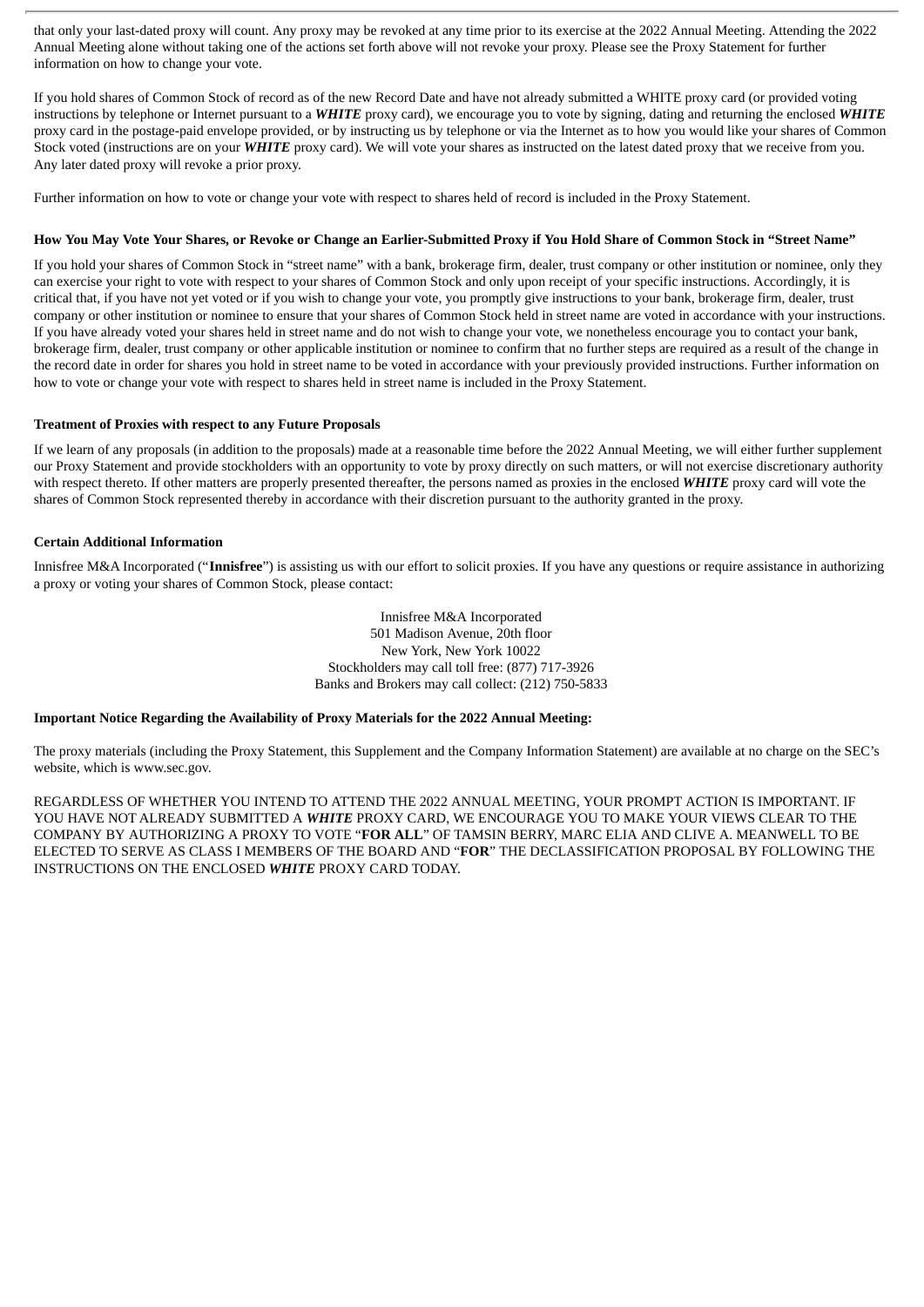# **INCORPORATION BY REFERENCE**

AS STATED IN THE PROXY STATEMENT, WE OMITTED FROM THE PROXY STATEMENT CERTAIN DISCLOSURE (AS FURTHER SPECIFIED IN THE PROXY STATEMENT) REQUIRED BY APPLICABLE LAW THAT WAS EXPECTED TO BE INCLUDED IN THE COMPANY'S DEFINITIVE PROXY STATEMENT RELATING TO THE 2022 ANNUAL MEETING (WHICH AS OF THE DATE OF THE PROXY STATEMENT HAD NOT YET BEEN FILED BY THE COMPANY) BASED ON OUR RELIANCE ON RULE 14a-5(c) UNDER THE EXCHANGE ACT. FOLLOWING THE FILING OF OUR PROXY STATEMENT, ON JUNE 2, 2022, THE COMPANY FILED THE COMPANY INFORMATION STATEMENT (AS DEFINED ABOVE) IN LIEU OF A DEFINITIVE PROXY STATEMENT. CONSEQUENTLY, WE REFER YOU TO THE COMPANY INFORMATION STATEMENT WITH RESPECT TO THE INFORMATION REFERENCED IN THE SECTION OF THE PROXY STATEMENT ENTITLED "INCORPORATION BY REFERENCE" AS EXPECTED TO BE INCLUDED IN THE COMPANY'S DEFINITIVE PROXY STATEMENT. WE ENCOURAGE ALL STOCKHOLDERS TO READ THE COMPANY INFORMATION STATEMENT AS IT CONTAINS IMPORTANT INFORMATION.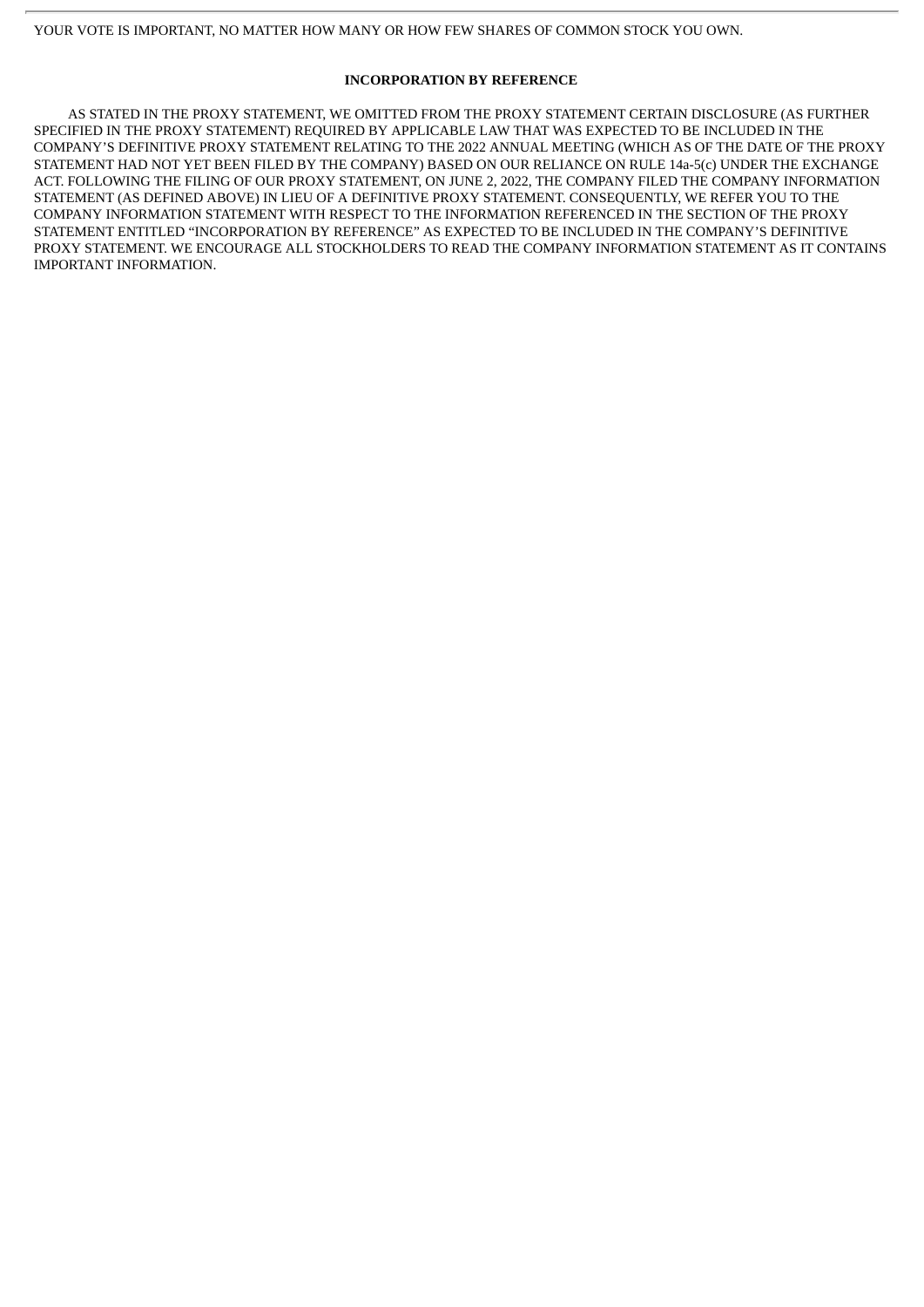#### SIGN, DATE AND MAIL YOUR PROXY TODAY, UNLESS YOU HAVE VOTED BY INTERNET OR TELEPHONE.

#### IF YOU HAVE NOT VOTED BY INTERNET OR TELEPHONE, PLEASE DATE, MARK, SIGN AND RETURN THIS PROXY PROMPTLY. YOUR VOTE MUST BE RECEIVED NO LATER THAN THE START OF THE 2022 ANNUAL MEETING TO BE INCLUDED IN THE VOTING RESULTS.

The Proxy Statement, as well as other proxy materials distributed by the Participants, are available free of charge online at www.sec.gov

#### (CONTINUED AND TO BE SIGNED AND DATED ON THE REVERSE SIDE)

▼ If submitting a proxy by mail, please sign and date the card on reverse and fold and detach card at perforation before mailing ▼

**WHITE PROXY CARD ADAGIO THERAPEUTICS, INC.** 2022 ANNUAL MEETING OF STOCKHOLDERS THIS PROXY IS SOLICITED BY MITHRIL II LP, MITHRIL II GP LP, MITHRIL II UGP LLC, AJAY ROYAN, PETER THIEL, POLARIS VENTURE PARTNERS V, L.P., POLARIS VENTURE PARTNERS ENTREPRENEURS' FUND V, L.P., POLARIS VENTURE PARTNERS FOUNDERS' FUND V, L.P., POLARIS VENTURE PARTNERS SPECIAL W FOUNDERS' FUND V, L.P., POLARIS PARTNERS IX, L.P., POLARIS HEALTHCARE TECHNOLOGY OPPORTUNITIES FUND, L.P., POLARIS VENTURE MANAGEMENT CO. V, L.L.C., POLARIS PARTNERS GP IX, Н L.L.C., POLARIS HEATHCARE TECHNOLOGY OPPORTUNITIES FUND GP, L.L.C., TERRANCE MCGUIRE, JONATHAN FLINT, M28 CAPITAL MANAGEMENT LP, MARC ELIA, ADIMAB, LLC, POPULATION HEALTH<br>EQUITY PARTNERS III, L.P., POPULATION HEALTH EQUITY PARTNERS III GP, LLC, POPULATION HEALTH п EQUITY PARTNERS VII, L.P., POPULATION HEALTH EQUITY PARTNERS VII GP, LLC, CLIVE A. MEANWELL. т M.B., Ch.B, M.D., CHRISTOPHER COX, AND TAMSIN BERRY (THE "PARTICIPANTS") E AND NOT ON BEHALF OF THE BOARD OF DIRECTORS OF ADAGIO THERAPEUTICS, INC. The undersigned hereby appoints Ajay Royan, Richard Brand, Arthur Crozier and Scott Winter, and each of them (in P each case with the power to act without the others), with full power of substitution, as proxies for the undersigned and authorizes them to represent and vote, as designated, all of the shares of common stock of Adagio Therapeutics, Inc., R a Delaware corporation ("Adagio"), that the undersigned would be entitled to vote if personally present at the 2022 Annual Meeting of Stockholders of Adagio, including any adjournments, postponements thereof or any special meeting Ο that may be called in lieu thereof (the "2022 Annual Meeting"), and to vote such shares in their discrectionary authority as to any and all other matters that may properly come before the 2022 Annual Meeting that are unknown to the X Participants a reasonable time before this solicitation. If this proxy is signed and returned, it will be voted in accordance with your instructions. If you do not specify<br>how the proxy should be voted, this proxy will be voted, on Proposal 1, "FOR ALL" of Tamsin Berry, Marc Eli ν The undersigned hereby revokes all proxies previously given by the undersigned to vote at the Annual Meeting.

Continued and to be signed and dated on reverse side

a a shekara